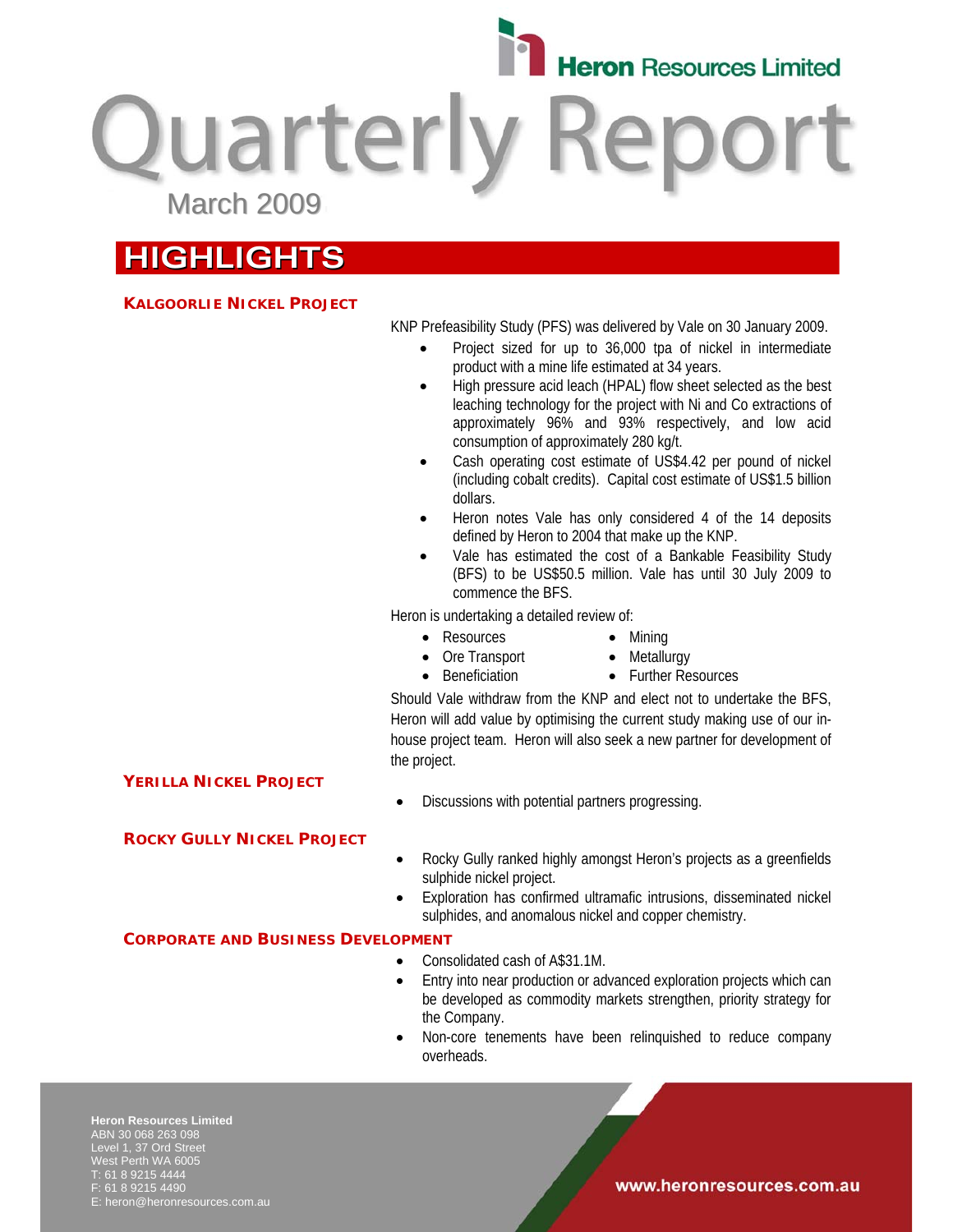# **MARKET COMMENTARY / CORPORATE**

The Company's consolidated cash position of A\$31.1 million places Heron in a strong position to identify and acquire quality advanced exploration or near term production assets. Heron aims to capitalise on opportunities resulting from the current economic situation and secure significant projects that can underpin the future growth of the Company. Worldwide data sets of potential opportunities have been compiled and are being systematically reviewed. Six projects, located in Australia, New Zealand Namibia and the United States, have been selected for additional studies by Heron. The Company will continue to develop existing projects with partners.

The nickel market started to see a price improvement at the end of the quarter despite London Metal Exchange (LME) stocks increasing. The build up in nickel metal inventory is despite a very large volume of production being withdrawn from the market through mine closures and new projects being delayed.

The International Nickel Study Group forecasts nickel production to be in surplus in 2009. This surplus and an ongoing weak price put increasing pressure on existing producers and make decisions to bring on future production through new projects difficult for these producers.

Heron's major shareholders have shut mines and delayed a number of nickel projects under study and construction.

The Company has seen interest in new projects from end users looking to enhance their business through vertical integration. This interest strongly suggests these users expect the price of nickel to improve in the longer term.

The Company continues to pursue the proceedings it commenced in the Supreme Court of Western Australia in December 2007 seeking enforcement of Heron's rights in relation to the Bulong Project resources.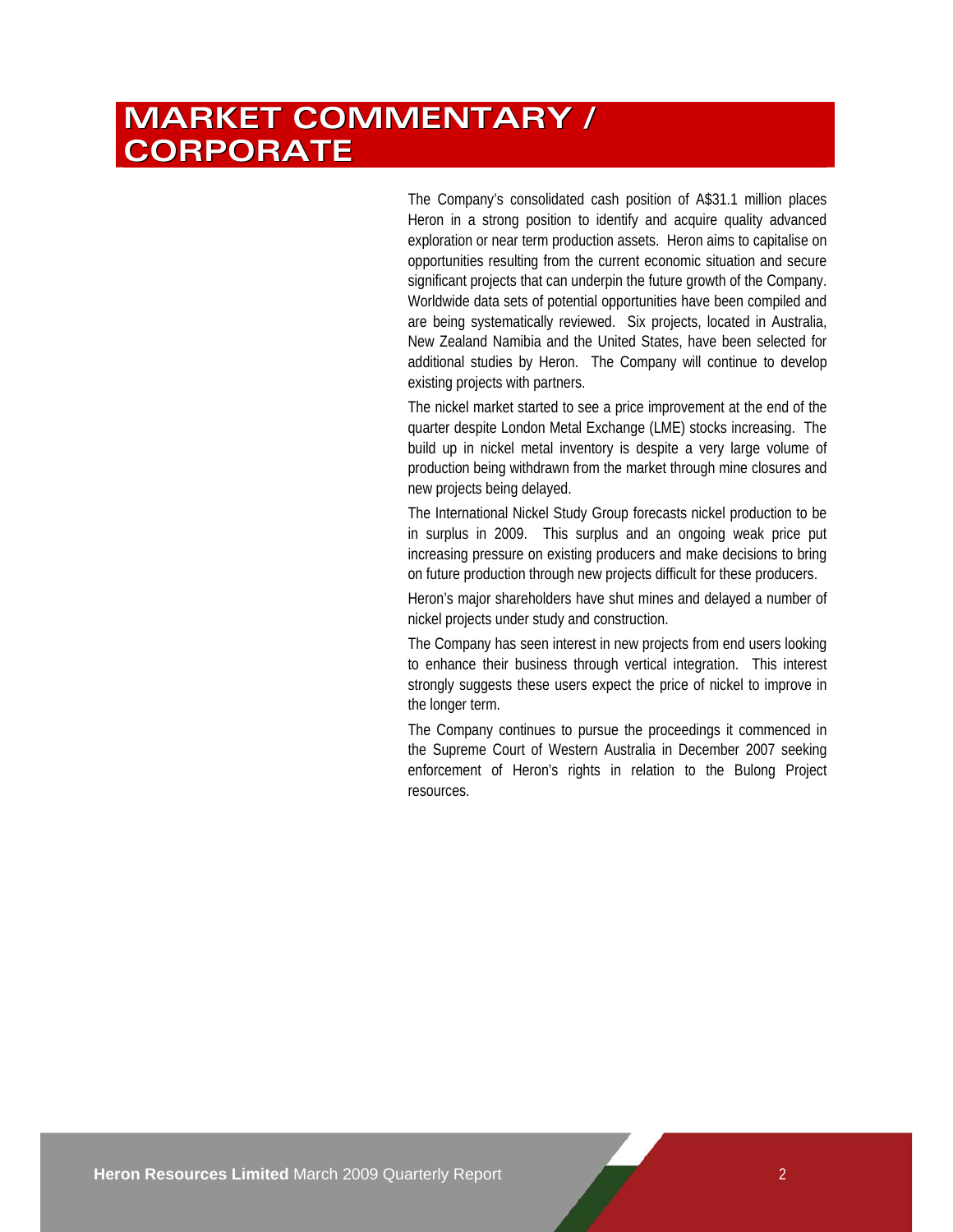# **KALGOORLIE NICKEL PROJECT**

## **KALGOORLIE NICKEL PROJECT (KNP) (HERON 100%, VALE INCO, A WHOLLY OWNED SUBSIDIARY OF VALE, EARNING 60%)**



Vale Inco, a wholly owned subsidiary of Companhia Vale do Rio Doce (Vale), delivered the PFS for the KNP at the end of January 2009.

Vale's study indicates a project producing up to 36,000 tonnes of mixed nickel cobalt hydroxide product via the high pressure acid leach (HPAL) process, with a capital cost of US\$1.5 billion and an operating cost of US\$4.42 per pound of production based on a 0.75 USD:AUD exchange rate. Vale's study is based on a project treating 2.5Mt of beneficiated leach feed ore per annum through a two autoclave leaching circuit over a project life of 34 years.

The report identifies the following areas for review:

- Further optimisation of the mining schedule incorporating mining multiple pits concurrently;
- Smoothing the Ni production profile in order to reduce project capital cost and maximise capital utilisation;
- Consideration of a third autoclave train as a staged expansion to maintain nickel output in the projects later life, and
- Selection of the most favourable intermediate product; MHP or MSP.

In addition, Heron believes that considerable scope exists for further enhancement of the project through the inclusion of resources not considered by the current study, as well as optimisation of ore beneficiation and ore transport options. The additional resources may allow increased project capacity (to approximately 50,000 tpa Ni in intermediate product) with associated improved project economics.

A summary of Vale's PFS details follow:

The Pre-feasibility Study is a culmination of some 170,000 hours of work costing A\$34.5M representing the end product of Step 3 of the Kalgoorlie Nickel Project Laterite Farm-in and Joint Venture Agreement.

The report states that Heron Resources owns one of the most prospective nickel laterite tenement packages in the world, containing a potential resource of 7Mt of nickel metal. The project has some strategic aspects that made it attractive to Vale Inco:

- good local Infrastructure;
- low sovereign risk;
- access to a skilled labour pool;
- low environmental risk for tailings disposal; and
- supportive government, environment agencies and community.

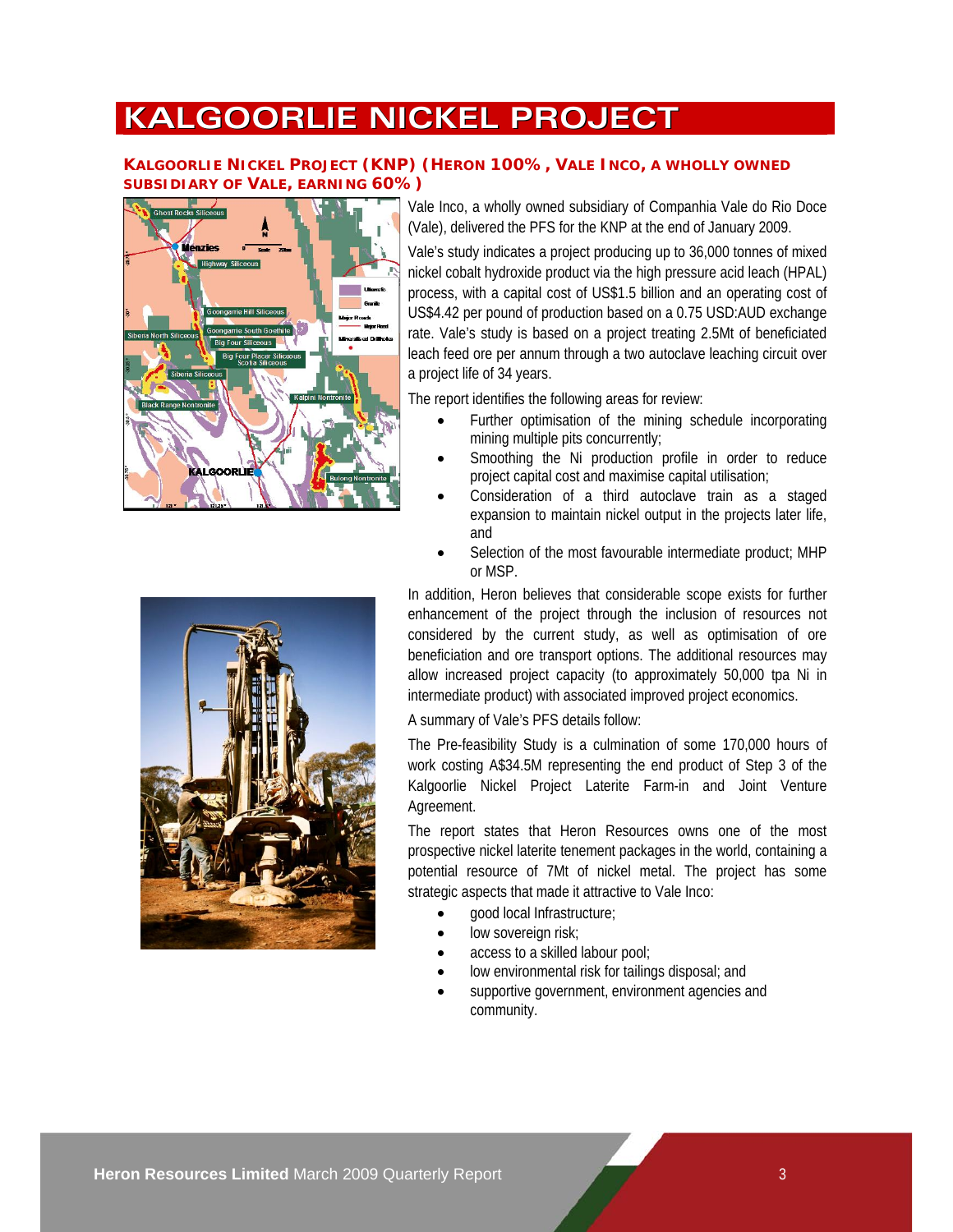

More than 90,000 m of RC and 5,000 m of sonic drilling was completed from 2005 to 2008. The priority targets within the KNP tenements during the PFS were Highway, Goon Hill, Goon South and Siberia North with additional work completed on a number of other prospects.

Mineral Resources were defined for the priority targets and have been classified in accordance with the Australasian Code for Reporting of Exploration Results, Mineral Resources and Ore Reserves (JORC, 2004)

The flow sheet recommended for Highway, Goon Hill and Siberia North ore utilises a beneficiation circuit to upgrade the nickel for autoclave feed. The Goon South ore does not beneficiate as well as the other prospects however the separated minus 6.35mm fraction can be ground and fed directly to the leaching circuit. The selected leaching process is High Pressure Acid Leaching (HPAL) with neutralisation, solid-liquid separation through counter-current decantation (CCD), secondary neutralisation, and metal precipitation to produce mixed hydroxide precipitate (MHP) or mixed sulphide precipitate (MSP).

The integrated mine plan has a 34 year mine life with mining commencing at Highway and progressing to Goon Hill, Siberia North and Goon South. HPAL feed grade falls below 1.2% Ni after eight years due to the poorer beneficiation performance of the material from Siberia North and Goon South.

Unit operations downstream of secondary neutralisation (ie MHP and MSP circuits, product handling and tailings disposal) were designed using technical information from existing commercial plants. No test work was conducted for these unit operations, as sufficient knowledge exists to support the PFS level study.

Vale estimated mineable resources and beneficiated feed material at the different prospects aS shown below:

- Highway 22.8 Mt @ 0.87% Ni upgrades to 7.8 Mt @ 1.48% Ni;
- Goon Hill 21.7 Mt @ 0.77% Ni upgrades to 9.5 Mt @ 1.14% Ni;
- Siberia North 18.1 Mt @ 0.79% Ni upgrades to 10.5 Mt @ 0.99% Ni; and
- Goon South 64.1 Mt @ 0.86% Ni upgrades to 53.6 Mt @ 0.92% Ni.

The KNP has some potential issues with supply of sufficient water and gas and an issue with the currently proposed Goongarrie Conservation Park which covers some of the resource areas all of which are to be addressed during future feasibility studies. Based upon the information collected during Step 3 and knowledge of other similar laterite projects, the optimal material throughput has been defined as 2.5Mt of beneficiated material for autoclave feed (based on a two autoclave scenario). The maximum nickel production from the project is anticipated to be 36ktpa of metal in intermediate product in the fourth year, reducing to 21ktpa after year thirteen. Life of mine average nickel production will be 23ktpa.

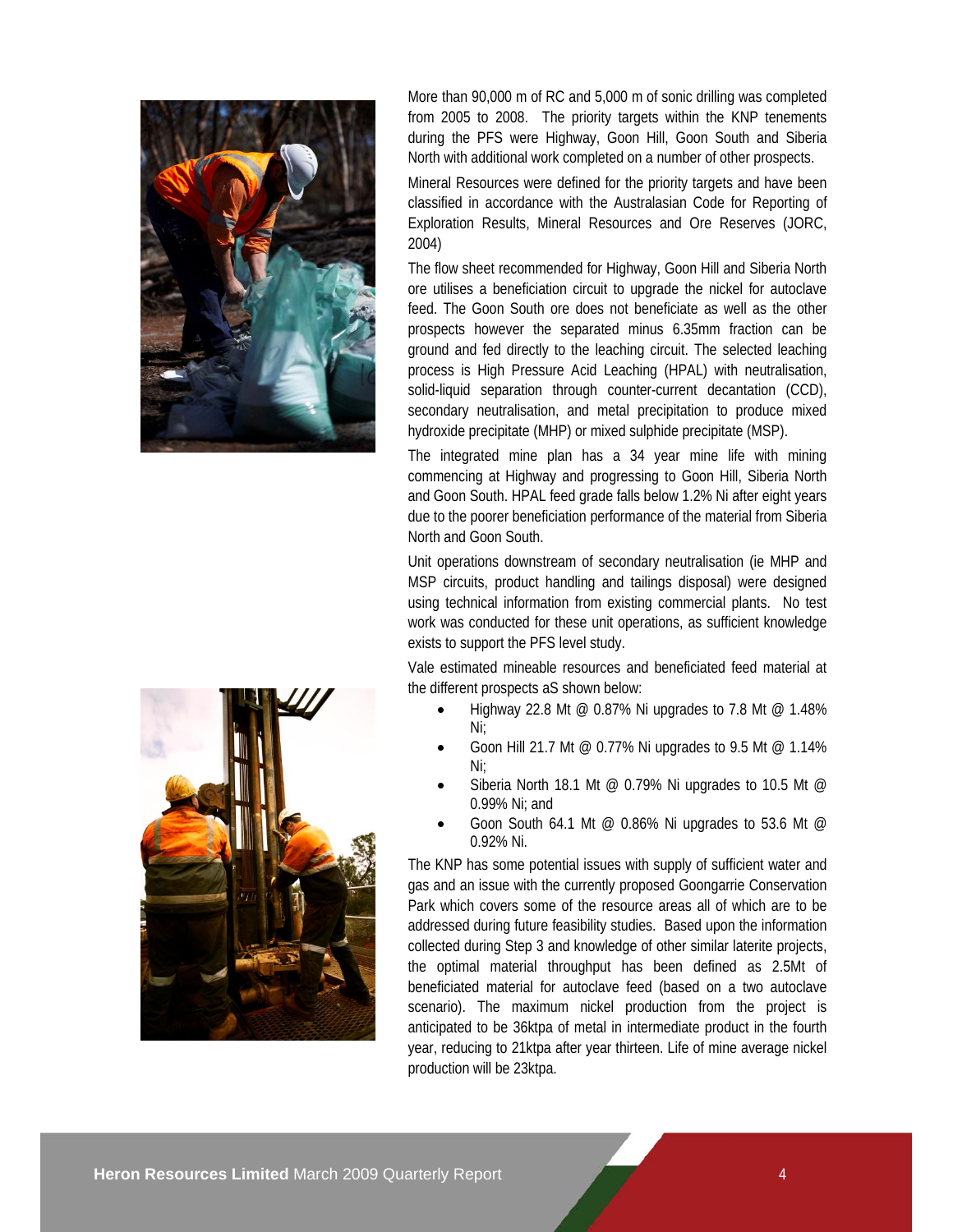An economic evaluation was not scoped as part of this report. For the base case, the capital cost has been estimated as A\$1,994 million for a plant to create MHP; versus A\$2,192 million for a plant to create MSP. The average operational cost over the life of mine has been estimated to be \$US 4.42 per pound of Ni in MHP; versus \$US 4.59 per pound of Ni in MSP. Following the completion of the PFS report, field work has been focused on rehabilitation in areas affected by PFS work.

#### **HERON EVALUATION OF KNP**

Heron's project team is undertaking a very detailed review of the KNP and the PFS prepared by Vale.

**RESOURCES** Vale only considered four of the 14 deposits making up the KNP. Heron believes the inclusion of the deposits which are proximal to the proposed Goongarrie processing plant is essential to optimise production rate and capital utilisation.

> Detailed review of the resource estimates prepared by Vale on the four deposits considered is nearing completion. Vale's resource estimation methodology resulted in lower grade estimates than previously reported by Heron. Scope exists to re-estimate these resources using optimised parameters to obtain a superior estimate of grade and tonnes and provide the building blocks for further engineering and metallurgical studies.

**BENEFICIATON** PFS beneficiation test-work considered beneficiation at 75 micron size or larger. Heron's previous test-work indicated a higher grade of leach feed may be achieved through finer screening of ore without significantly impacting nickel recovery. Heron is currently undertaking test-work to evaluate finer screening on residual slurry samples prepared as part of the PFS. Optimisation of leach feed grade is seen as important in maintaining production over the life of mine.

**MINING PLAN** Detailed review of the mining engineering component of the study has commenced. In particular opportunities will be sought to smooth the production profile and reduce risk by accessing more than one ore source simultaneously.

**ORE TRANSPORT** A review of the ore transport options is currently underway. The options being considered are overland conveyor, large off highway road trains, satellite beneficiation and pumping slurry into the centralised processing plant and utilising conventional rail from the Highway Resource. The ore transport is a very important component of the study and is critical to the inclusion of additional deposits into the project located further from the plant.

## **METALLURGY** Further investigation of the optimal intermediate product will be undertaken as part of the review process.

**PATH FORWARD** Should Vale decide not to commence the BFS in July and withdraw from the KNP, Heron will address each of the areas for improvement identified in the current review. Following the review, Heron will then work to identify long term partners with a commitment to nickel.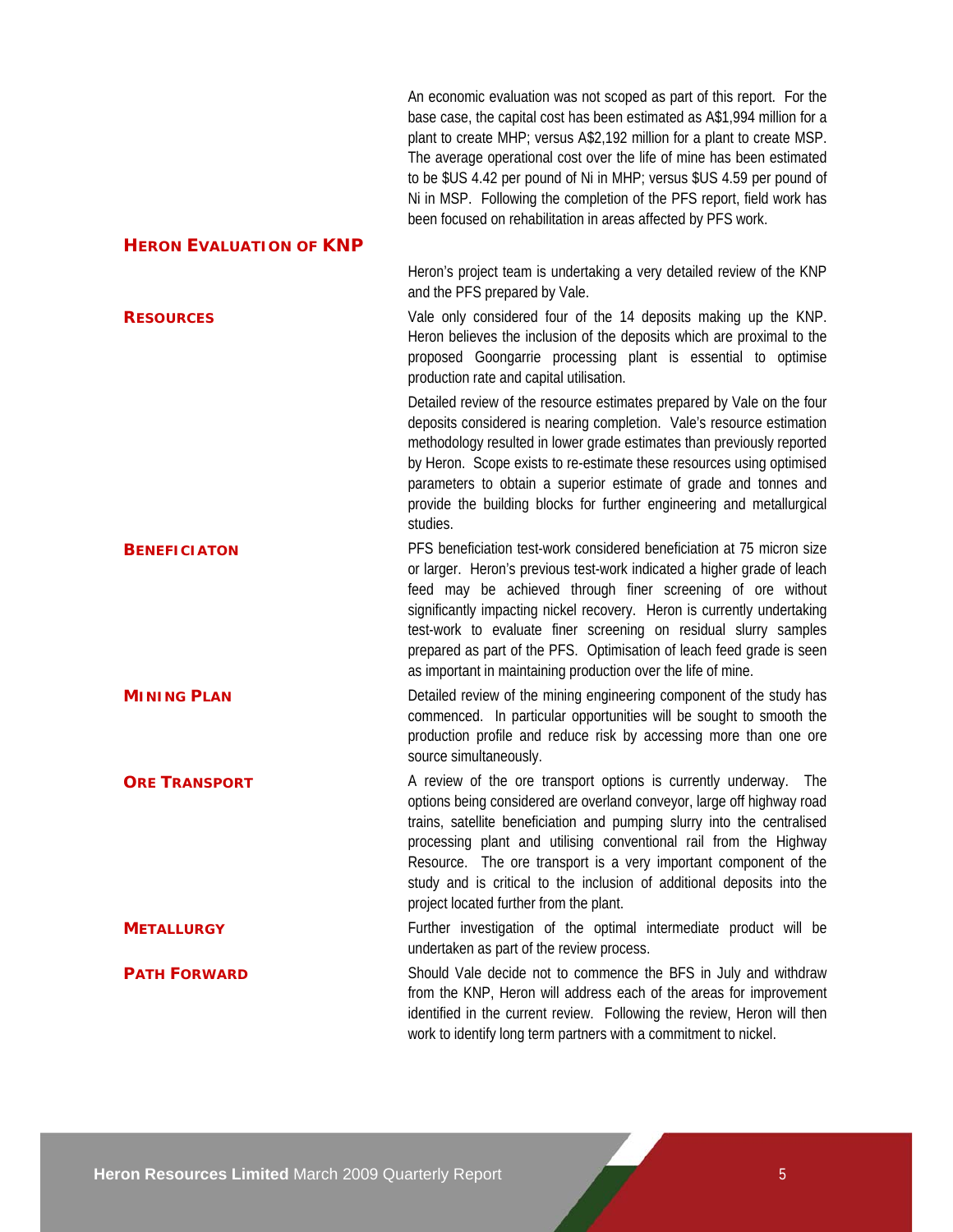## **Table 1: Total Mineral Resources for Highway, Goon Hill, Goon South and Siberia North within ore envelope at 0.5% Ni (dry tonnes)**

| Total Resource (Highway/Goon Hill/Siberia North/Goon South) |                |      |      |       |      |       |      |         |
|-------------------------------------------------------------|----------------|------|------|-------|------|-------|------|---------|
| Category                                                    | <b>Ktonnes</b> | Ni%  | Co%  | Si%   | Al%  | Fe%   | Mg%  | Mn(ppm) |
| Measured                                                    |                |      |      |       |      |       |      |         |
| Indicated                                                   | 292,184        | 0.68 | 0.05 | 22.82 | 0.96 | 18.68 | 3.42 | 2,404   |
| Inferred                                                    | 74.449         | 0.69 | 0.05 | 20.67 | 1.67 | 19.53 | 4.91 | 2,558   |
| Total                                                       | 366,633        | 0.68 | 0.05 | 22.38 | 1.11 | 18.85 | 3.72 | 2,435   |

**Notes**: Figures are for Dry tonnes, using Clay Upper and Clay Lower material only and a 0.5% Ni cutoff

**Table 2– Mineral Resources Within Ore Envelope at 0.5% Ni (dry tonnes)** 

| Highway           |                |      |      |       |      |       |      |         |
|-------------------|----------------|------|------|-------|------|-------|------|---------|
| Category          | <b>Ktonnes</b> | Ni%  | Co%  | Si%   | Al%  | Fe%   | Mg%  | Mn(ppm) |
| Measured          |                |      |      |       |      |       |      |         |
| Indicated         | 51,296         | 0.63 | 0.04 | 27.93 | 0.66 | 10.22 | 5.77 | 1,616   |
| Inferred          | 36,237         | 0.74 | 0.06 | 18.90 | 2.43 | 24.56 | 3.19 | 3,219   |
| Total             | 87,533         | 0.68 | 0.05 | 24.19 | 1.39 | 16.16 | 4.70 | 2,280   |
| <b>Goon Hill</b>  |                |      |      |       |      |       |      |         |
| Category          | <b>Ktonnes</b> | Ni%  | Co%  | Si%   | Al%  | Fe%   | Mg%  | Mn(ppm) |
| Measured          |                |      |      |       |      |       |      |         |
| Indicated         | 40,419         | 0.64 | 0.04 | 29.24 | 1.00 | 12.13 | 3.63 | 1,675   |
| Inferred          | 24,347         | 0.65 | 0.03 | 21.82 | 0.86 | 12.02 | 8.99 | 1,667   |
| Total             | 64,766         | 0.64 | 0.04 | 26.45 | 0.94 | 12.09 | 5.64 | 1,672   |
| Siberia North     |                |      |      |       |      |       |      |         |
| Category          | <b>Ktonnes</b> | Ni%  | Co%  | Si%   | Al%  | Fe%   | Mg%  | Mn(ppm) |
| Measured          |                |      |      |       |      |       |      |         |
| Indicated         | 78,806         | 0.64 | 0.04 | 24.56 | 0.72 | 17.5  | 3.03 | 2,175   |
| Inferred          | 4,001          | 0.63 | 0.04 | 24.99 | 0.77 | 19.04 | 2.37 | 2,499   |
| Total             | 82,807         | 0.64 | 0.04 | 24.59 | 0.72 | 17.58 | 2.99 | 2,191   |
| <b>Goon South</b> |                |      |      |       |      |       |      |         |
| Category          | <b>Ktonnes</b> | Ni%  | Co%  | Si%   | Al%  | Fe%   | Mg%  | Mn(ppm) |
| Measured          |                |      |      |       |      |       |      |         |
| Indicated         | 121,663        | 0.74 | 0.06 | 17.4  | 1.24 | 25.19 | 2.61 | 3,126   |
| Inferred          | 9,864          | 0.58 | 0.04 | 22.58 | 1.24 | 19.76 | 2.2  | 2,353   |
| Total             | 131,527        | 0.73 | 0.06 | 17.79 | 1.24 | 24.78 | 2.58 | 3,068   |

**Notes** Figures are for Dry tonnes, using Clay Upper and Clay Lower material only and a 0.5% Ni cutoff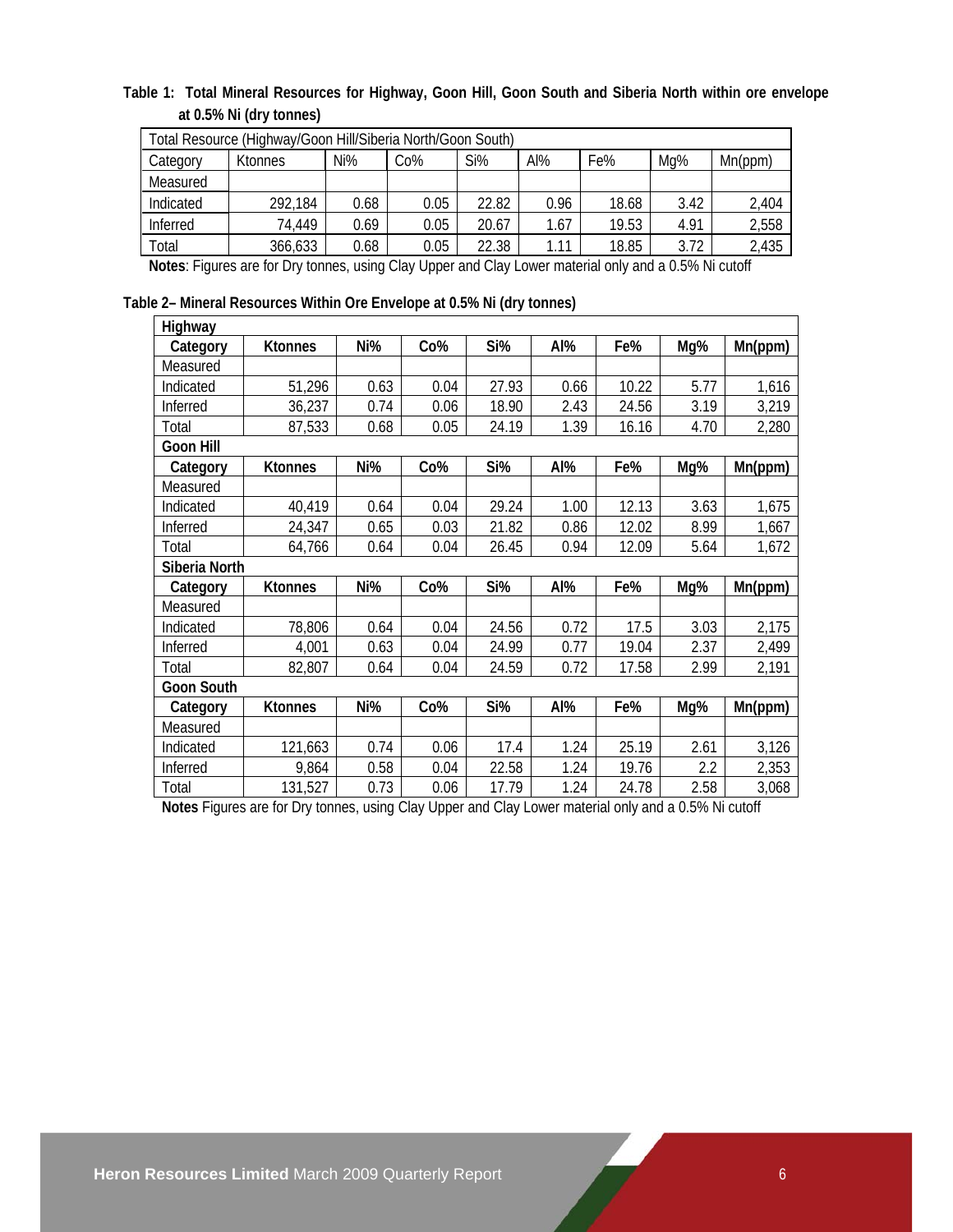# **YERILLA PROJECT**



Heron is progressing discussions with interested parties looking to partner with Heron in developing the Yerilla Project.

A review of the resource classification for the Jump-up Dam deposit within the Yerilla Project identified a risk based simulation evaluation of the classification may upgrade the level of confidence in the resource and permit classification of a larger proportion into the measured category. A proposal from specialist external resource consultants was received.

Environmental studies were completed to facilitate rapid permitting of the project once discussions with partners are finalised. This is a significant competitive advantage the Yerilla Project has over other laterite projects in Western Australia.

# **ROCKY GULLY NICKEL SULPHIDE PROJECT**



A detailed review of the Company's nickel sulphide targets ranked the Rocky Gully project as the most prospective greenfields project within Heron's portfolio. Being greenfields the potential rewards can be great, concurrently the risks are also high. To manage these risks the Company is considering potential partners to further test these targets.

The project covers some 1,109km2 of the Proterozoic Albany Fraser Mobile Belt 70km north-west of Albany in south-west Western Australia. The project hosts nickel sulphide mineralisation in intrusive rocks with many similarities to the Voisey's Bay mine of Vale Inco's in Canada.



Drilling confirmed nickel, copper and platinum anomalism associated with ultramafic intrusions. The two drill tested bodies are roughly 1.5km2 in area. There are interpreted to be up to 6 such potential bodies within the project.

The drilling returned maximum nickel of 0.9% and copper of 0.12%. Drilling indicated three anomalous zones within the intrusive bodies.

The drilling intersected relatively un-deformed, differentiated, ultramafic rocks within the highly deformed mobile zone adding weight to the interpreted younger intrusive nature of the ultramafics (similar to Voisey's Bay).

Drilling and subsequent petrological studies identified fine grained disseminated pentlandite, millerite (nickel sulphides), chalcopyrite (copper sulphide) and pyrrhotite in the bedrock drill chips. This together with favourable bedrock litho-geochemistry suggests a fertile environment for nickel sulphide mineralisation, ranking the project highly.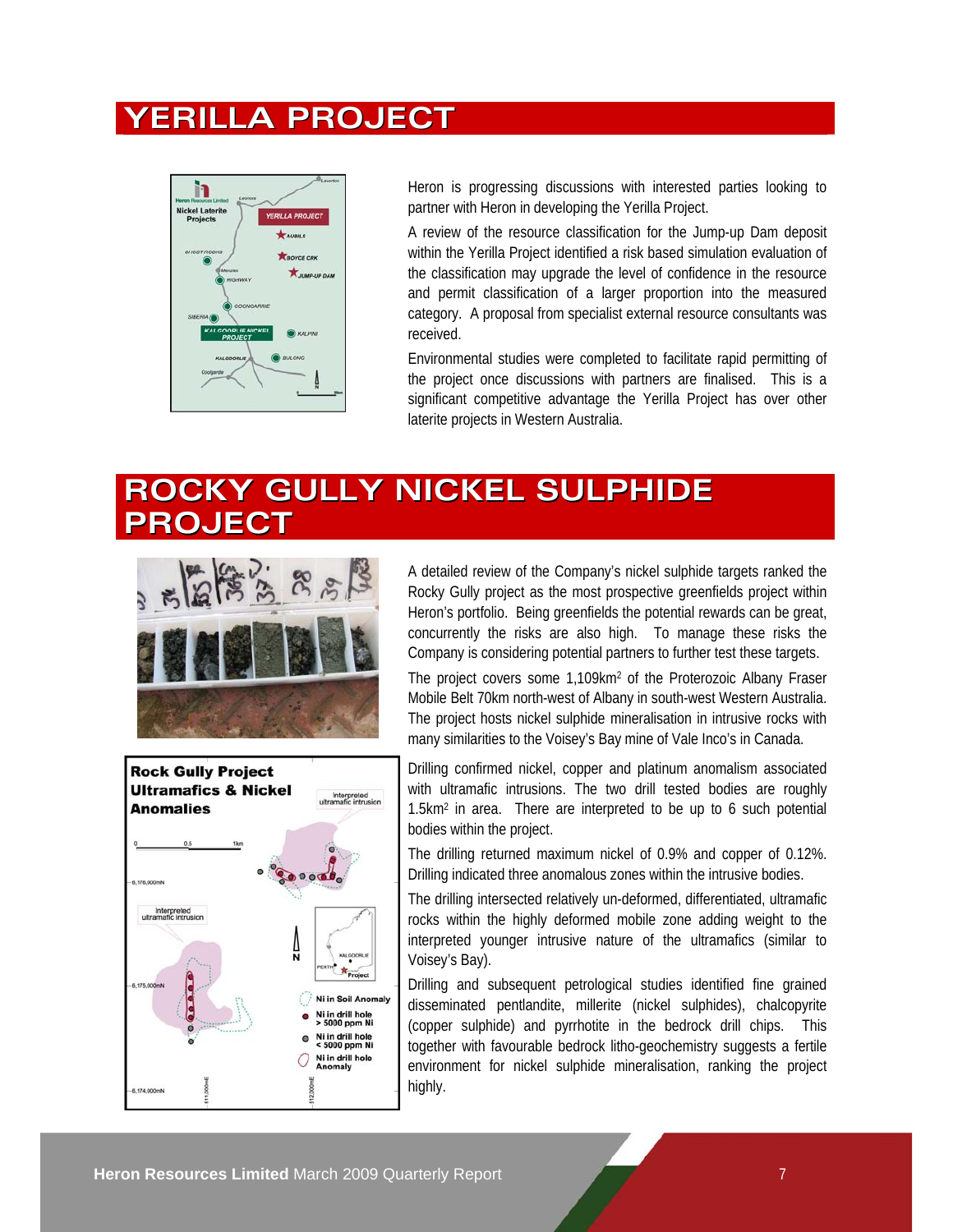# **LANGEY CROSSING PHOSPHATE PROJECT**



Last quarter reconnaissance drilling and costeaning program were completed at the 100% owned Langey Phosphate project located some 40km south of Derby, Western Australia.

The drilling program has delineated the shallow phosphate horizon over some 14 kilometres of strike north and south of the Great Northern Highway.

The results indicate that a horizon of phosphatic nodules is present at the base of the glauconitic (potassium clay) Jarlemai Formation (sandstone) over the tested strike length of 14 kilometres. Phosphate grades for the nodular horizon over the 0.5 metre sample interval averaged approximately  $4.2\%$   $P_2O_5$ . The phosphate nodules themselves have an average grade of approximately 21%  $P_2O_5$ , indicating that the target horizon contains about 20% nodules by weight. This calculated average nodule concentration is supported by costean mapping. The nodule horizon appears to be thicker and better developed in the northern part of the area.

The horizon comes to within a metre of the surface on the eastern side and then gently dips to the west for a distance of over one kilometre. The phosphate horizon consists of both scattered and more packed nodules within an approximately two metre thick host glauconitic unit.

The Company is evaluating the broader region in an effort to find thicker and higher grade phosphate horizons. The Company is in discussions with parties who are interested in funding further exploration and development in the area through Farm-In arrangements.

The information in this report that relates to Highway and Goon Hill Mineral Resources is based on information compiled by Dr Sia Khosrowshahi who is a Member of the Australian Institute of Mining and Metallurgy. Dr Sia Khosrowshahi is an employee of Golder Associates and has sufficient experience that is relevant to the style of mineralisation and type of deposit under consideration, and to the resource estimation activity that he is undertaking to qualify as Competent Person as defined in the 2004 Edition of the 'Australasian Code for Reporting of Exploration Results, Mineral Resources and Ore Reserves'. Dr Sia Khosrowshahi consents to the inclusion in this report of the matters based on his information in the form and context that it appears. Note that Mineral Resources that are not Ore Reserves do not have demonstrated viability.

The information in this report that relates to Siberia North and Goon South Mineral Resources is based on information compiled by Ian Hart who is a Member of the Australian Institute of Geoscientists. Ian Hart is an employee of Vale Exploration and has sufficient experience that is relevant to the style of mineralisation and type of deposit under consideration, and to the resource estimation activity that he is undertaking to qualify as Competent Person as defined in the 2004 Edition of the 'Australasian Code for Reporting of Exploration Results, Mineral Resources and Ore Reserves'. Ian Hart consents to the inclusion in this report of the matters based on his information in the form and context that it appears. Note that Mineral Resources that are not Ore Reserves do not have demonstrated viability

The information in this report that relates to Mineral Resources is based on information compiled by James Ridley who is a Member of the Australasian Institute of Mining and Metallurgy. James Ridley is a full time employee of Heron Resources Limited and has sufficient experience that is relevant to the style of mineralisation and type of deposit under consideration, and to the resource estimation activities undertaken to qualify as Competent Person as defined in the 2004 Edition of the 'Australasian Code for Reporting of Exploration Results, Mineral Resources and Ore Reserves'. James Ridley consents to the inclusion in this report of the matters based on his information in the form and context that it appears. Note that Mineral Resources that are not Ore Reserves do not have demonstrated viability.

The information in this report that related to Exploration is based on information compiled by David von Perger who is a member of Australian Institute of Mining and Metallurgy. David von Perger is a full time employee of Heron Resources Limited. David von Perger has sufficient experience that is relevant to the style of mineralisation and type of deposit under consideration, and to the exploration activity that he is undertaking to qualify as Competent Person as defined in the 2004 Edition of the 'Australasian Code for Reporting of Exploration Results, Mineral Resources and Ore Reserves. David von Perger consents to the inclusion in this report of the matters based on his information in the form and context that it appears.

## **JORC Compliance Statements**

N. Math Longwort

**Mathew Longworth Managing Director**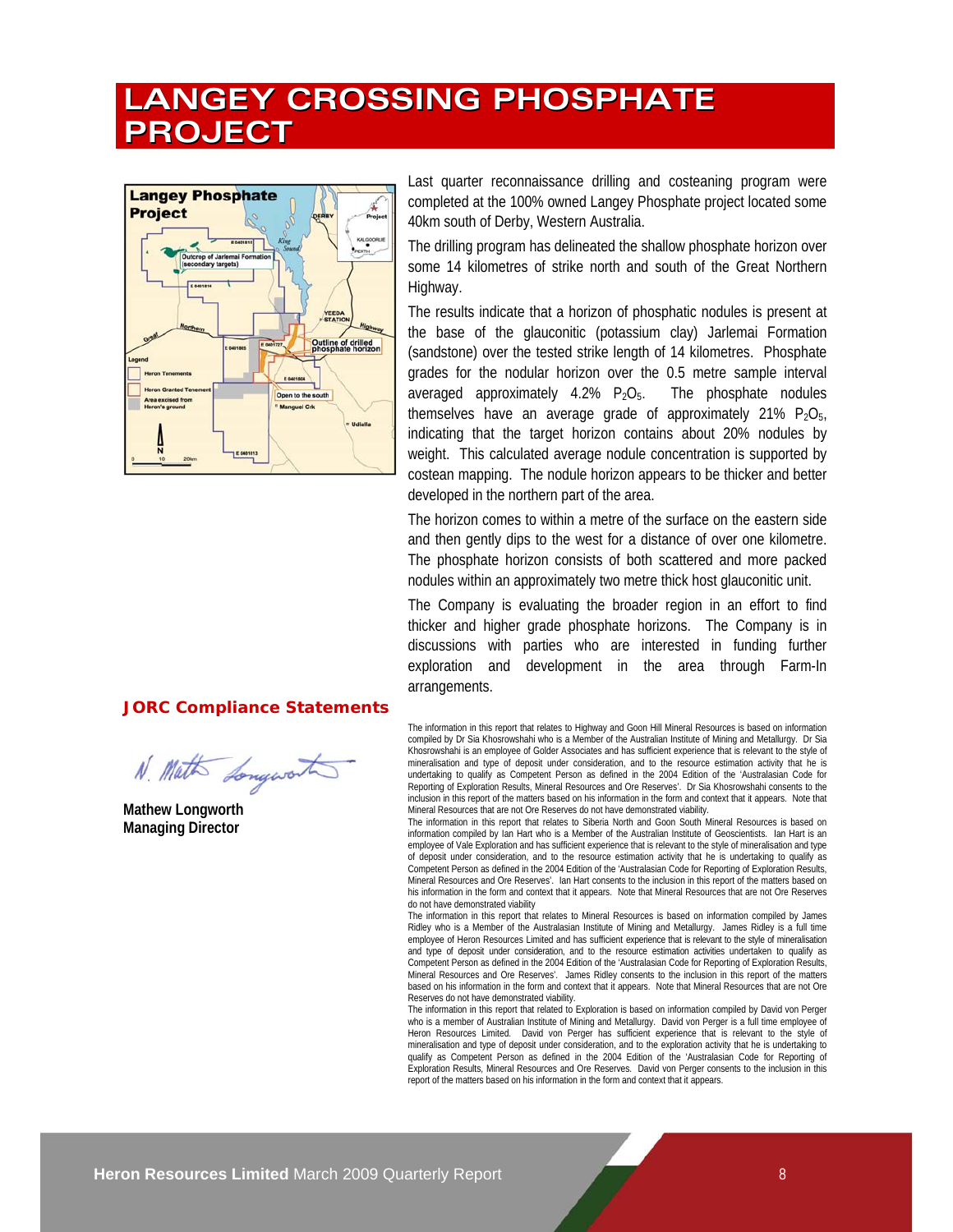# **Appendix 5B**

# **MINING EXPLORATION ENTITY QUARTERLY REPORT**

| Name of entity                                                                          |                                 |                            |  |  |  |  |
|-----------------------------------------------------------------------------------------|---------------------------------|----------------------------|--|--|--|--|
| <b>HERON RESOURCES LIMITED</b>                                                          |                                 |                            |  |  |  |  |
| ABN                                                                                     | Quarter ended (current quarter) |                            |  |  |  |  |
| 30 068 263 098                                                                          | 31 March 2009                   |                            |  |  |  |  |
| <b>Consolidated statement of cash flows</b>                                             |                                 |                            |  |  |  |  |
|                                                                                         |                                 |                            |  |  |  |  |
| Cash flows related to operating activities                                              | <b>Current Qtr</b>              | Year to Date<br>(9 months) |  |  |  |  |
| Receipts from product sales and related debtors<br>1.1                                  | \$A'000                         | \$A'000                    |  |  |  |  |
| 1.2<br>Payments for: (a) exploration and evaluation<br>development<br>(b)               | (907)                           | (5,069)                    |  |  |  |  |
| production<br>(c)<br>administration<br>(d)                                              | (496)                           | (2, 498)                   |  |  |  |  |
| 1.3<br>Dividends received<br>Interest and other items of similar nature received<br>1.4 | 367                             | 1,703                      |  |  |  |  |
| 1.5<br>Interest and other costs of finance paid                                         |                                 |                            |  |  |  |  |
| Income taxes paid<br>1.6<br>Other (provide details if material)-GST<br>1.7              | 22                              | 48                         |  |  |  |  |
|                                                                                         | (1,014)                         | (5,816)                    |  |  |  |  |
| <b>Net Operating Cash Flows</b>                                                         |                                 |                            |  |  |  |  |
| Cash flows related to investing activities                                              |                                 |                            |  |  |  |  |
| Payment for purchases of: (a)<br>1.8<br>prospects<br>equity investment<br>(b)           | (12)                            | (102)                      |  |  |  |  |
| other fixed assets<br>(c)<br>Proceeds from sale of:<br>1.9<br>prospects<br>(a)          |                                 | (6)                        |  |  |  |  |
| equity investment<br>(b)<br>(c)<br>other fixed assets                                   | 3                               | 149                        |  |  |  |  |
| 1.10 Loans to other entities<br>1.11 Loans repaid by other entities                     |                                 |                            |  |  |  |  |
| <b>Net Investing Cash Flows</b>                                                         | (9)                             | 41                         |  |  |  |  |
| 1.12 Total operating and investing cash flows<br>(carried forward)                      | (1,023)                         | (5, 775)                   |  |  |  |  |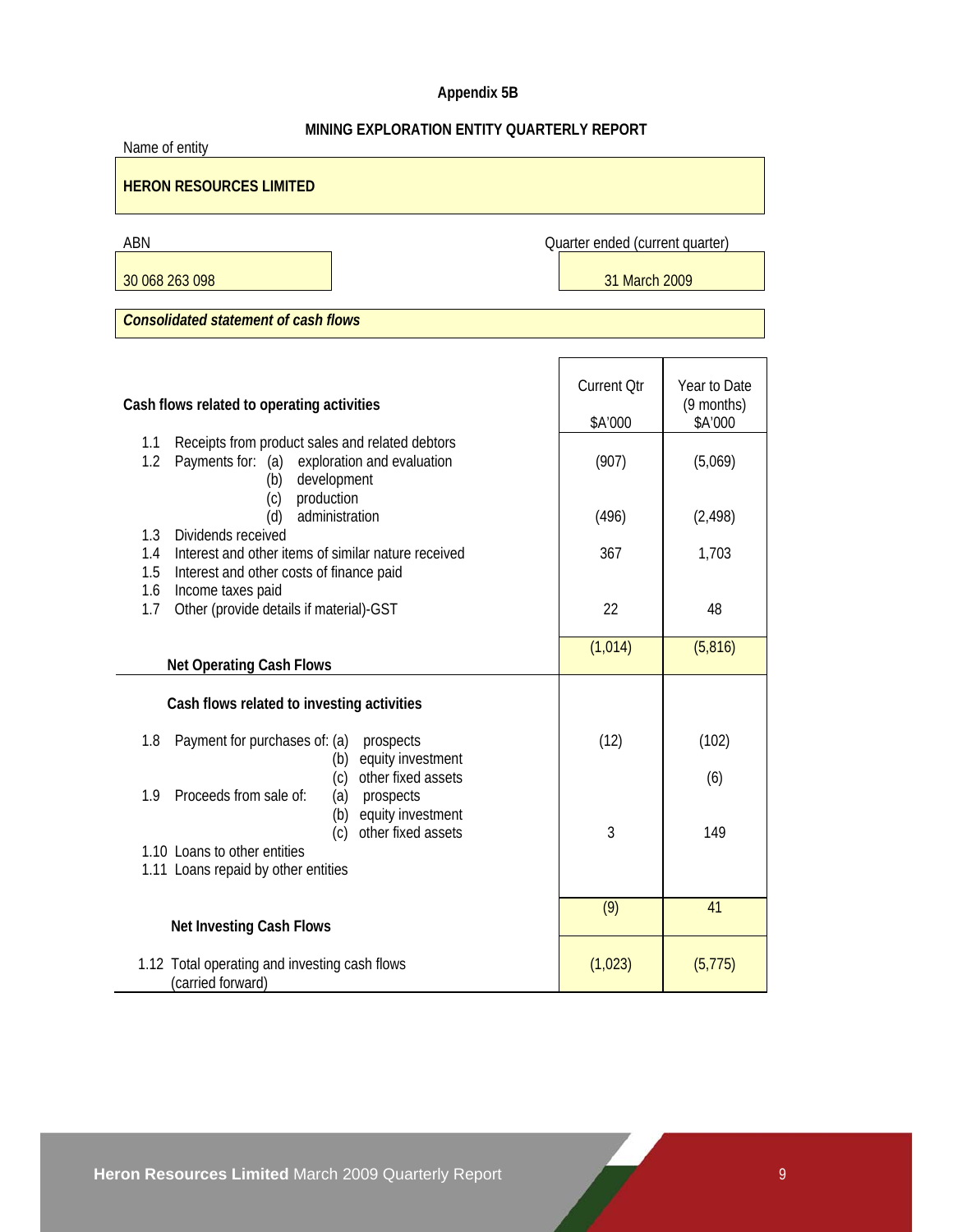| 1.12 Total operating and investing cash flows<br>(brought forward)                                                                                                                                                                           | (1,023) | (5, 775) |
|----------------------------------------------------------------------------------------------------------------------------------------------------------------------------------------------------------------------------------------------|---------|----------|
| Cash flows related to financing activities                                                                                                                                                                                                   |         |          |
| 1.13 Proceeds from the issue of shares, options, etc.<br>1.14 Proceeds from the sale of forfeited shares<br>1.15 Proceeds from borrowings<br>1.16 Repayment of borrowings<br>1.17 Dividends paid<br>1.18 Other (provide details if material) |         |          |
| Net financing cash flows                                                                                                                                                                                                                     |         |          |
| Net increase (decrease) in cash held                                                                                                                                                                                                         | (1,023) | (5, 775) |
| 1.19 Cash at beginning of quarter/year to date<br>1.20 Exchange rate adjustments                                                                                                                                                             | 32,158  | 36,910   |
| 1.21 Cash at end of quarter                                                                                                                                                                                                                  | 31,135  | 31,135   |

 **Payments to directors of the entity and associates of the directors, payments to related entities of the entity and associates of the related entities** 

|                                                                       | <b>Current Otr</b><br>\$A'000 |
|-----------------------------------------------------------------------|-------------------------------|
| 1.22 Aggregate amount of payments to the parties included in item 1.2 | 265                           |
| 1.23 Aggregate amount of loans to the parties included in item 1.10   |                               |

1.24 Explanation necessary for an understanding of the transactions

 Directors fees, salaries and superannuation (A\$248,178). Provision of office accommodation by director-related entity (A\$16,562).

#### **Non-cash financing and investing activities**

- 2.1 Details of financing and investing transactions which have had a material effect on consolidated assets and liabilities but did not involve cash flows
- 2.2 Details of outlays made by other entities to establish or increase their share in projects in which the reporting entity has an interest

See attached schedule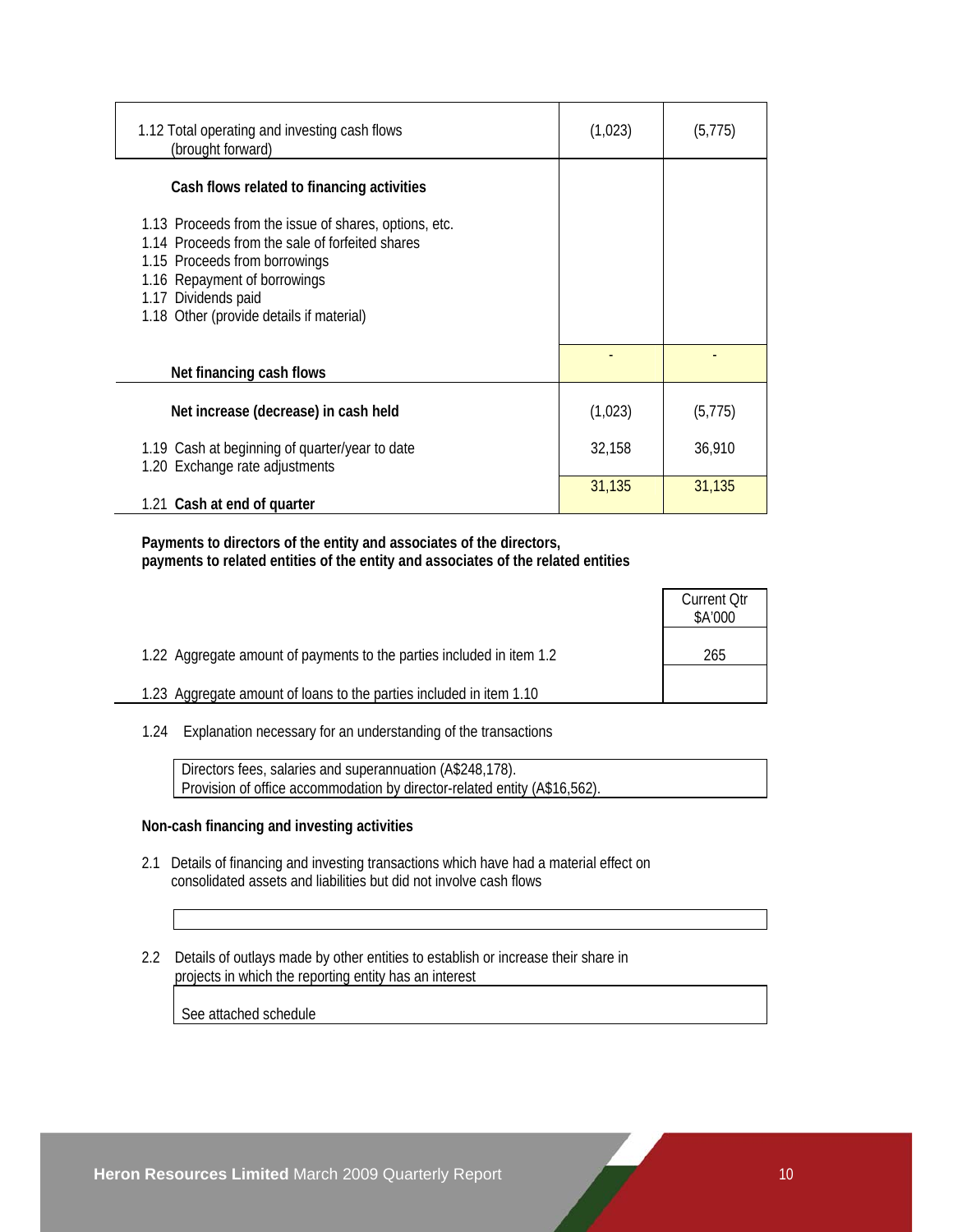### **Financing facilities available**

*Add notes as necessary for an understanding of the position*

|                                 | Amount available<br>\$A'000 | Amount used<br>\$A'000 |
|---------------------------------|-----------------------------|------------------------|
| Loan facilities<br>? 1          |                             |                        |
| 3.2 Credit standby arrangements |                             |                        |

# **Estimated cash outflows for next quarter**

| Lottington odon outnotion nont quartor |         |
|----------------------------------------|---------|
|                                        | \$A'000 |
| Exploration and evaluation<br>4.1      | 1,000   |
| 4.2 Development                        |         |
| 4.3 Production                         |         |
| 4.4 Administration                     | 500     |
| Total                                  | 1,500   |

### **Reconciliation of cash**

| Reconciliation of cash at the end of the quarter (as<br>shown in the consolidated statement of cash flows) to<br>related items in the accounts as follows. | <b>Current Ouarter</b><br>\$A'000 | Previous Ouarter<br>\$A'000 |
|------------------------------------------------------------------------------------------------------------------------------------------------------------|-----------------------------------|-----------------------------|
| 5.1 Cash on hand and at bank                                                                                                                               | 236                               | 94                          |
| 5.2 Deposits at call                                                                                                                                       | 30,251                            | 31,415                      |
| 5.3 Bank Overdraft                                                                                                                                         |                                   |                             |
| 5.4 Other (provide details)<br>Property Rental bond<br>Environmental bonds<br><b>Escrow Accounts</b>                                                       | 48<br>530<br>70                   | 48<br>531<br>70             |
| Total: cash at end of quarter (Item 1.22)                                                                                                                  | 31,135                            | 32,158                      |

 $\overline{\phantom{0}}$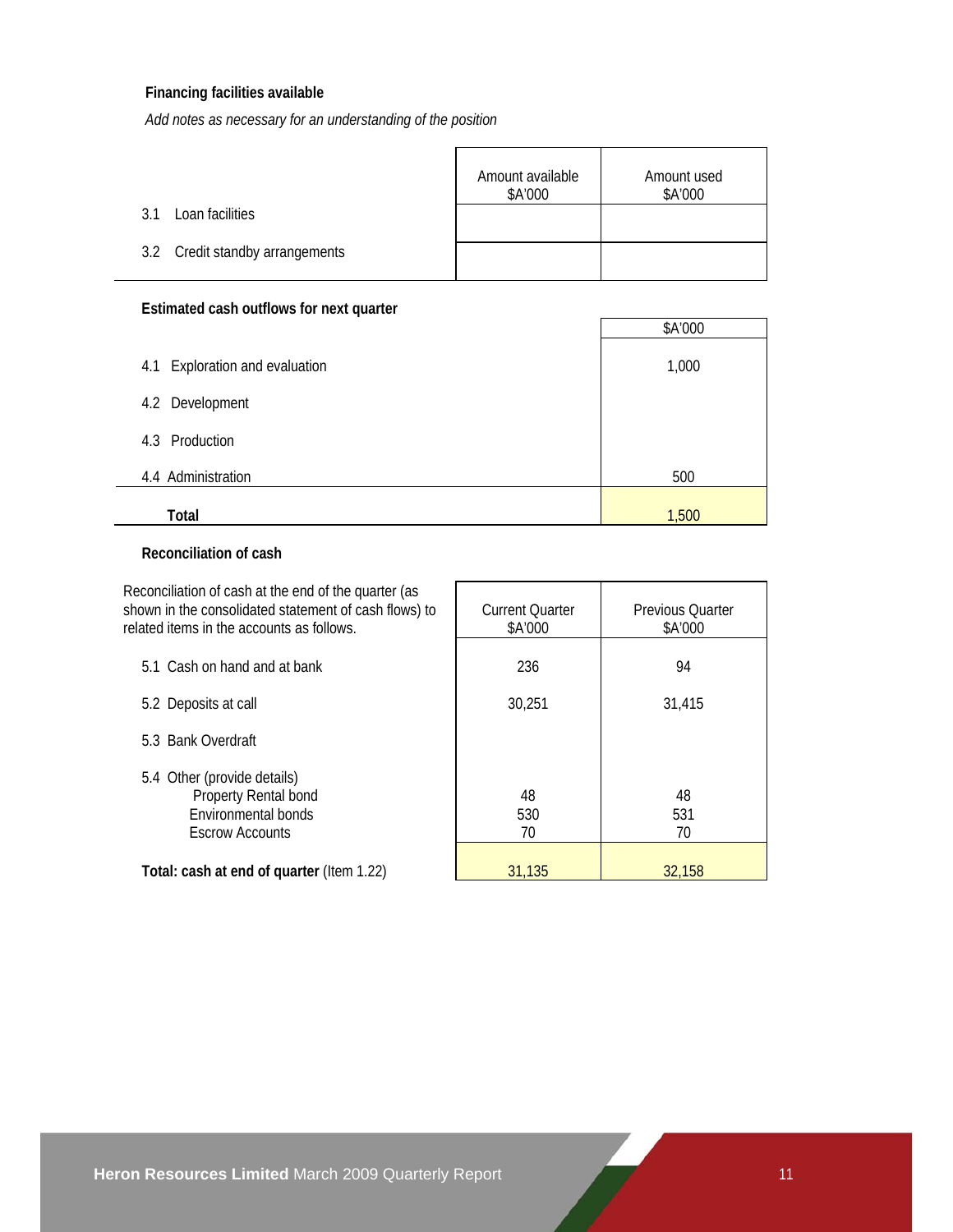### **Changes in interests in mining tenements**

|                                                                            | Tenement<br>reference | Nature of interest<br>(note (2)) | Interest at<br>Begin of<br>Quarter | Interest at<br>End of<br>Quarter |
|----------------------------------------------------------------------------|-----------------------|----------------------------------|------------------------------------|----------------------------------|
| Interests in mining<br>6.1<br>tenements relinquished,<br>reduced or lapsed |                       | See attached<br>schedule         |                                    |                                  |
| Interests in mining<br>6.2<br>tenements acquired or<br>increased           |                       | See attached<br>schedule         |                                    |                                  |

# **Issued and quoted securities at end of current quarter**

 *Description includes rate of interest and any redemption or conversion rights together with prices and dates.* 

|                                                                                                                                          | Total<br>number | Number<br>quoted | Issue price per<br>security | Amount paid up<br>per security (see |
|------------------------------------------------------------------------------------------------------------------------------------------|-----------------|------------------|-----------------------------|-------------------------------------|
|                                                                                                                                          |                 |                  | (see note 3)<br>(3)         | note 3)<br>(3)                      |
| 7.1 Preference securities<br>(description)                                                                                               |                 |                  |                             |                                     |
| 7.2 Changes during Quarter<br>(a) Increases through share<br><b>issues</b><br>(b) Decreases through<br>returns of capital,               |                 |                  |                             |                                     |
| buybacks, redemptions                                                                                                                    |                 |                  |                             |                                     |
| <b>Ordinary securities</b>                                                                                                               | 240,938,847     | 240,938,847      |                             |                                     |
| 7.3 Changes during Quarter *<br>(a) Increases through share<br><b>issues</b><br>(b) Decreases through<br>returns of capital,<br>buybacks |                 |                  |                             |                                     |
| 7.4 Convertible debt securities<br>(description)                                                                                         |                 |                  |                             |                                     |
| 7.5 Changes during Quarter<br>(a) Increases through issues<br>Decreases through<br>(b)<br>securities matured,<br>converted               |                 |                  |                             |                                     |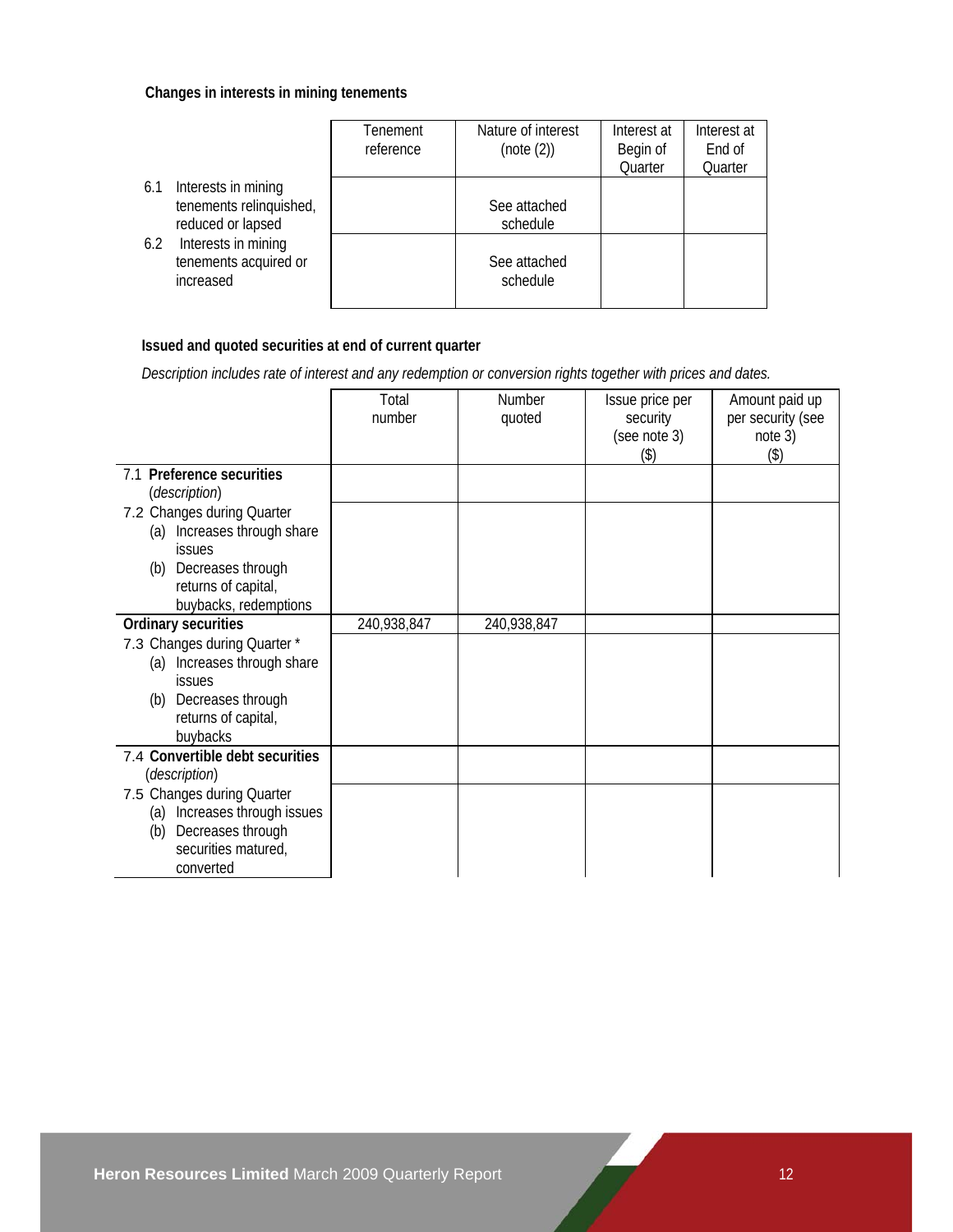| 7.6 Options                  |           |     | <b>Exercise Price</b> | <b>Expiry Date</b> |
|------------------------------|-----------|-----|-----------------------|--------------------|
| (description and conversion  | 250,000   | Nil | \$0.5864              | 30/06/2009         |
| factor)                      | 1,450,000 | Nil | \$0.6864              | 1/06/2010          |
|                              | 5,000,000 | Nil | \$0.6864              | 7/09/2010          |
|                              | 1,050,000 | Nil | \$0.6864              | 1/11/2010          |
|                              | 5,000,000 | Nil | \$0.6864              | 7/09/2016          |
|                              | 2,750,000 | Nil | \$1.4864              | 31/12/2015         |
|                              | 100,000   | Nil | \$1.38                | 30/06/2011         |
|                              | 100,000   | Nil | \$1.48                | 30/06/2011         |
|                              | 100,000   | Nil | \$1.54                | 30/06/2011         |
|                              | 1,500,000 | Nil | \$1.00                | 05/06/2012         |
|                              | 2,500,000 | Nil | \$1.50                | 05/06/2013         |
|                              | 3,500,000 | Nil | \$2.00                | 05/06/2013         |
|                              | 5,250,000 | Nil | \$2.50                | 05/06/2014         |
|                              | 100,000   | Nil | \$1.48                | 02/01/2012         |
|                              | 100,000   | Nil | \$1.50                | 02/01/2012         |
|                              |           |     |                       |                    |
| 7.7 Issued during Quarter    |           |     |                       |                    |
|                              |           |     |                       |                    |
| 7.8 Exercised during Quarter |           |     |                       |                    |
|                              |           |     |                       |                    |
|                              |           |     |                       |                    |
| 7.9 Expired during Quarter   |           |     |                       |                    |
|                              |           |     |                       |                    |
| 7.10 Debentures              |           |     |                       |                    |
| (totals only)                |           |     |                       |                    |
| 7.11 Unsecured notes         |           |     |                       |                    |
| (totals only)                |           |     |                       |                    |
|                              |           |     |                       |                    |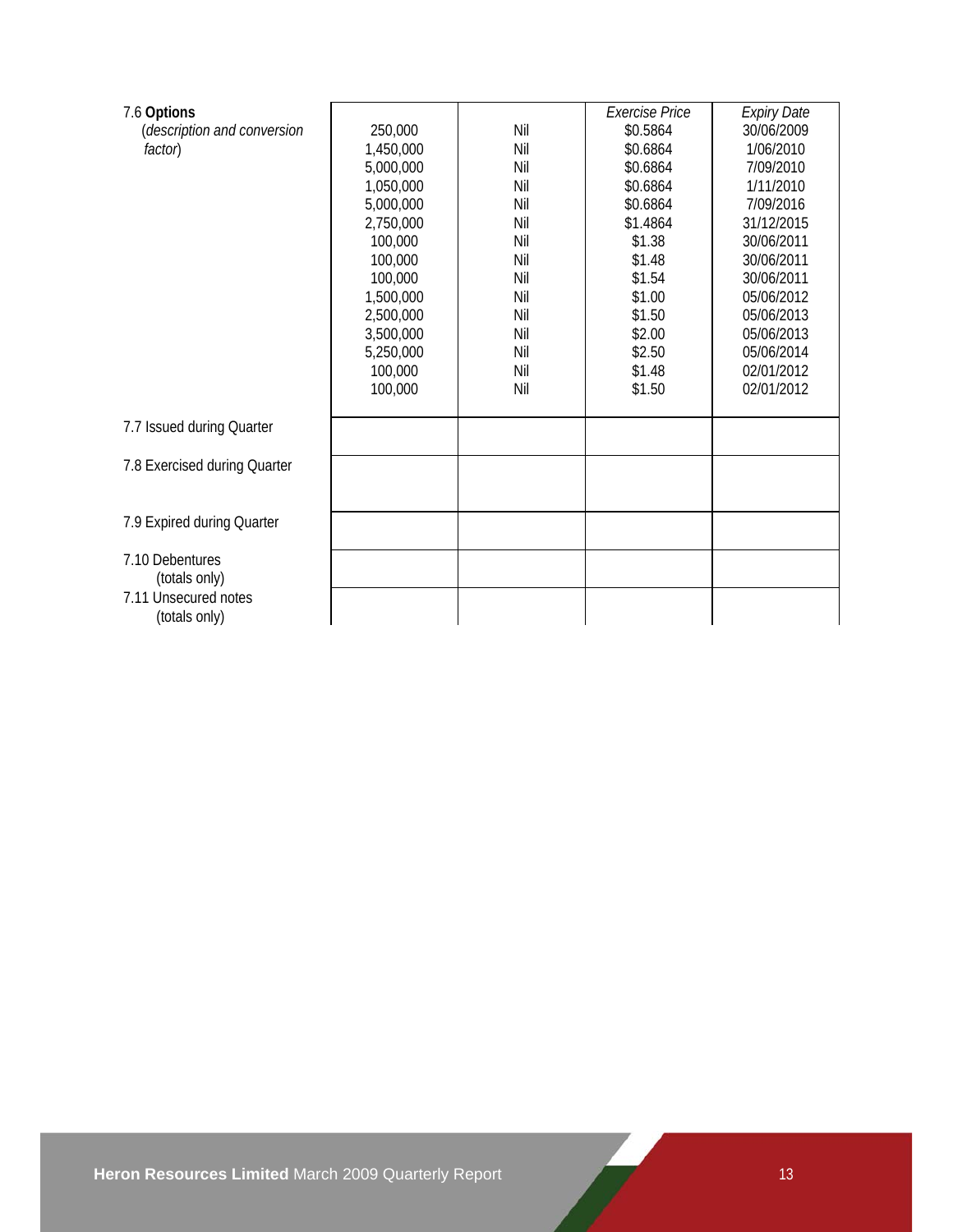#### **Compliance 2.2 Details of outlays made by other entities to establish or increase their share in projects in which the reporting entity has an interest.**

- 1. Vale Inco a subsidiary of Vale may earn a 60% interest in the Kalgoorlie Nickel Project tenements through completing a Feasibility Study and procuring finance to build a nickel laterite mining and processing operation.
- 2. Bronzewing Gold NL (Bronzewing) may earn a 70% interest in precious metals from Heron's King of Creation Project through expending \$250,000 within four years. This agreement has been assigned to A1 Minerals Limited.
- 3. Jackson Gold Limited (Jackson) may earn a 70% interest in gold and silver minerals through expending \$300,000 within four years. Once Jackson earns its equity, Heron may at its sole discretion contribute on a pro-rata basis, or convert to a 20% free-carried equity to the completion of a Bankable Feasibility Study that recommends commencement of mining, or convert to a 2.5% royalty for recovered metal.
- 4. Epsilon Energy Limited may earn an initial 51% interest in Mineral Sands Rights for tenements in the Balladonia area through expenditure of \$150,000 including a minimum of 2,500 metres of drilling in the first year. Thereafter, Heron has the right to contribute or Epsilon can earn up to a 70% interest in the Mineral Sands Rights by expending a further \$250,000 in the following year.

## **6.1 Interests in Mining Tenements transferred, relinquished, reduced or lapsed. (includes tenements that have lapsed and/or expired that may have subsequent Heron tenement in place)**

| <b>Tenement</b> | Nature of Interest       | % Begin Quarter | % End Quarter    |
|-----------------|--------------------------|-----------------|------------------|
| E16/00295       | Registered Holder        | 100             | $\mathbf 0$      |
| E24/00159       | Registered Holder        | 100             | $\boldsymbol{0}$ |
| E25/00241       | Registered Holder        | 100             | $\boldsymbol{0}$ |
| E25/00271       | Registered Holder        | 100             | 0                |
| E25/00397       | <b>Registered Holder</b> | 100             | 0                |
| E28/01563       | Registered Holder        | 100             | 0                |
| E28/01841       | Registered Holder        | 100             | 0                |
| E28/01842       | Registered Holder        | 100             | 0                |
| E28/01854       | Registered Holder        | 100             | $\mathbf 0$      |
| E29/00407       | <b>Registered Holder</b> | 100             | $\boldsymbol{0}$ |
| E31/00586       | Registered Holder        | 100             | $\boldsymbol{0}$ |
| E31/00817       | <b>Registered Holder</b> | 100             | 0                |
| E31/00821       | <b>Registered Holder</b> | 100             | 0                |
| E31/00825       | Registered Holder        | 100             | 0                |
| E31/00826       | Registered Holder        | 100             | 0                |
| E31/00830       | Registered Holder        | 100             | $\boldsymbol{0}$ |
| E31/00831       | Registered Holder        | 100             | $\mathbf 0$      |
| E31/00832       | Registered Holder        | 100             | $\boldsymbol{0}$ |
| E31/00833       | Registered Holder        | 100             | $\boldsymbol{0}$ |
| E31/00836       | <b>Registered Holder</b> | 100             | $\boldsymbol{0}$ |
| E31/00841       | Registered Holder        | 100             | 0                |
| E36/00677       | Registered Holder        | 100             | $\boldsymbol{0}$ |
| E36/00694       | Registered Holder        | 100             | 0                |
| E37/00960       | Registered Holder        | 100             | $\mathbf 0$      |
| E37/00969       | Registered Holder        | 100             | 0                |
| E38/01695       | Registered Holder        | 100             | $\boldsymbol{0}$ |
| E38/01724       | Registered Holder        | 100             | $\boldsymbol{0}$ |
| E38/02101       | Registered Holder        | 100             | $\boldsymbol{0}$ |
| E39/01076       | Registered Holder        | 100             | $\boldsymbol{0}$ |
| E39/01244       | Registered Holder        | 100             | 0                |
| E39/01303       | <b>Registered Holder</b> | 100             | 0                |
| E39/01383       | Registered Holder        | 100             | 0                |
| E47/01975       | Registered Holder        | 100             | $\boldsymbol{0}$ |
| E63/01258       | <b>Registered Holder</b> | 100             | $\boldsymbol{0}$ |